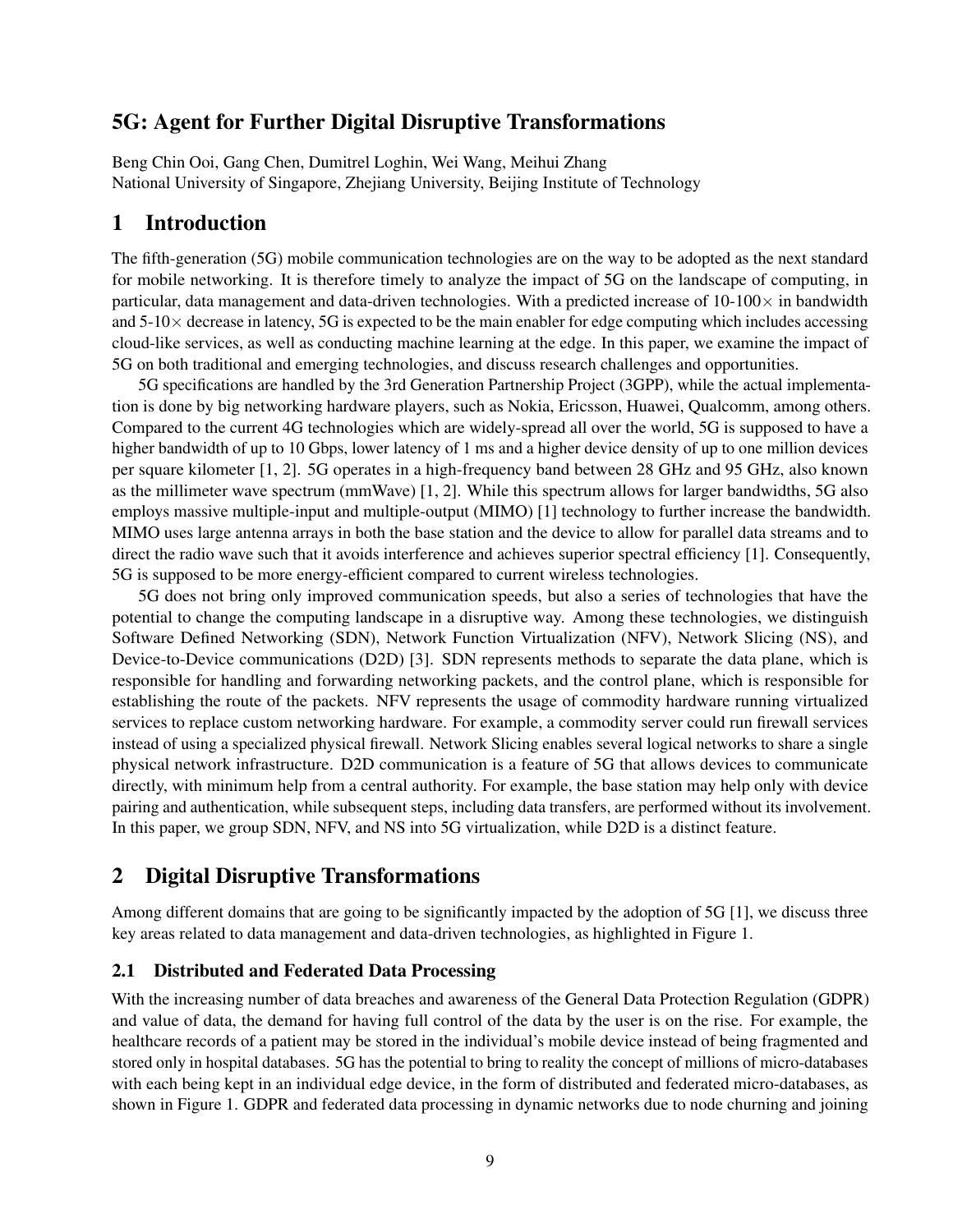

Figure 1: The impact of 5G on different domains. Some 5G features have higher impact on each domain.

introduce many new challenges such as accuracy, completeness, fairness, and representativeness, in addition to performance issues.

The key characteristics of 5G that could help with the implementation of federated micro-databases are high device density, low latency, energy efficiency, and D2D communications. For instance, a 5G deployment is expected to be able to support one million devices in a square kilometer [2]. With a few millions of interconnected devices, a smart city becomes the playground of federated micro-databases. Low latency and D2D communication allow nodes to communicate fast and directly, in a setup that may prove to be superior even to datacenters with Gigabit Ethernet links. Compared to these datacenters, a distributed 5G setup has a few advantages, such as improved networking, higher energy efficiency, and mobility.

First, D2D communication without direct base station involvement is reducing the risk of network partitioning due to faulty centralized infrastructure. In comparison, a datacenter that depends on a few switches and routers is more prone to partitioning. Second, 5G terminals are predicted to be more energy-efficient [2]. This, together with the low-power nature of smartphones and IoT devices, could help in reducing the energy consumption by up to  $10\times$  compared to a classic datacenter based on high-performance servers [1].

In the context of increased enthusiasm for blockchain technologies, we analyze the impact of 5G in this domain which is closely-connected with distributed databases [4]. A blockchain ledger represents a database distributed across thousands or millions of physical nodes, in a Byzantine environment where peers do not trust each other since some of them may be malicious. Currently, mobile networks are not involved in blockchains because the nodes are most likely connected via wired or optical links. At most, some clients interacting with blockchain peers may use mobile devices. But with the increasing scalability issue of the blockchain, and the adoption of solutions involving sharding [5] or second-tier, sub-blockchains [6], 5G has the potential to impact the performance of these systems [1]. Shards or second-tier blockchains may run at the edge of the network and include both fixed and mobile nodes and clients and peers may also run on the same physical node at the edge.

#### 2.2 Federated Learning

The explosion of mobile and IoT devices at the edge requires a new approach towards efficient machine learning (ML). These devices act as both data consumers (e.g. actuators) and data producers (e.g. sensors). As data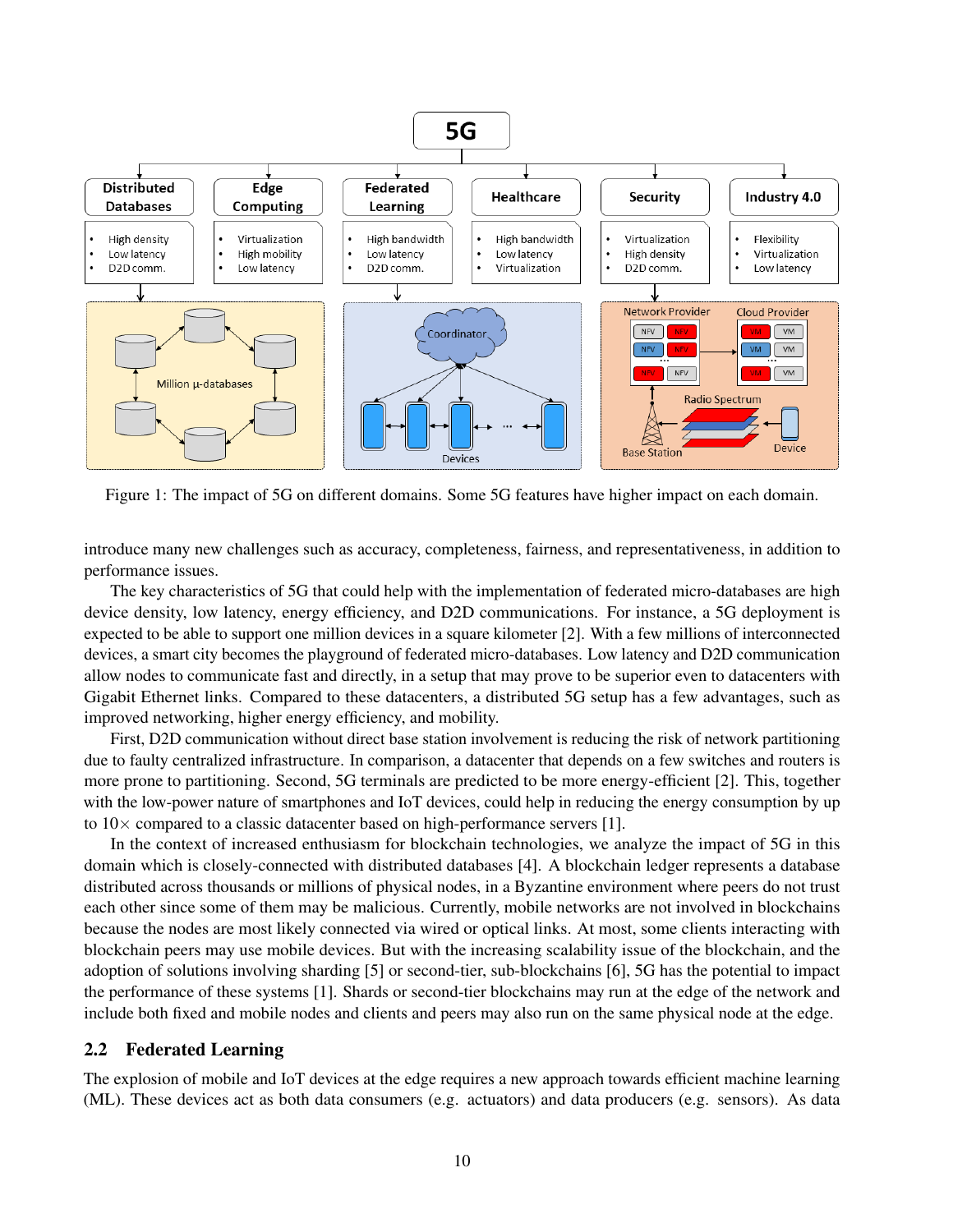consumers, these devices run model inference on their own collected data. As data producers, these devices push data to higher network levels, where more powerful systems run ML model training [7]. But the explosion of edge devices exerts too much pressure on the networking connections to the cloud, and on cloud's computation and storage resources [1]. A solution to this problem is *federated learning*.

Federated learning [8] entails the building of a model on multiple devices that contribute their data to the training process. A coordinator gets the learned parameters from the devices to build an aggregated model, as shown in Figure 1. This approach is directly addressing the issue of isolated data islands, where data is found in different locations, under different organizations, and it cannot be merged or aggregated.

We envision that 5G is going to accelerate the adoption of federated learning. With high bandwidth and low latency, local model parameters and the aggregated model can be shared much faster between the devices and the coordinator. D2D communication could relieve some pressure from the device-coordinator connections by sharing intermediate parameters directly. However, this D2D communication introduces security risks in environments with malicious devices. On the other hand, network virtualization could help in solving the security and privacy issues by creating isolated slices for the task of federated learning.

### 2.3 Security

The adoption of 5G is going to create new security challenges. We analyze these challenges based on the 5G characteristics involved. First, we discuss the higher device density, higher bandwidth and lower latency that could create the ideal environment for launching massive distributed denial of service (DDoS) attacks [9]. It is well known that IoT devices are relatively easier to compromise compared to servers, due to factors such as low system performance that does not allow running complex anti-virus solutions on the device, software immaturity and bad security practices which are adopted to get faster time-to-market. With 5G allowing more IoT devices to be connected to the Internet, the attack surface is going to increase significantly. One of the biggest attacks to date was done using infected IoT devices with a botnet called Mirai [9] which targeted Dyn DNS servers and took down many websites, especially on the East side of the USA.

Secondly, we examine the impact of D2D communications on security. D2D is supposed to reduce the traffic to base stations, but will require strict security protocols to avoid privacy violations and device hijacking. For example, D2D communications may require an ad-hoc authentication step to determine the identity of the devices. Given the scale of 5G networks, a centralized solution is unfeasible. We envision an authentication service based on the decentralized blockchain to avoid data tempering. However, current blockchains suffer from low throughput and high latency, hence there is a need for developing novel blockchain platforms.

Thirdly, we analyze the impact of network slicing on security. As a generalization of virtualization, network slicing allows different applications to share the same physical network by operating across all layers of the networking stack. At the physical layer, the radio connection is multiplexed through spectrum sharing. At the networking layer, providers use SDN and NFV to multiplex the network. At the application level, computing resources are multiplexed using virtual machines (VM), either on the cloud or at the edge. This multitude of virtualized resources managed by different parties is a challenge for security. The threats could be present at all layers, as shown in Figure 1 where the honest user (blue) is attacked by malicious actors (red). Achieving the isolation of the entire slice across all layers poses a significant challenge because there is a need to apply a cross-layer coordinated security protocol.

## 3 Conclusions

In summary, the adoption of 5G is expected to accelerate the development of emerging technologies, such as IoT, edge computing, blockchain, and federated learning. In addition, 5G is going to give rise to new systems, such as millions of interconnected databases, and generate new use cases, such as remote work, immersive augmented reality, telemedicine and smart automotive, among others [1]. Security is one of the key challenges of end-to-end virtualization in 5G networks. It remains to be studied how to ensure security across systems managed by different